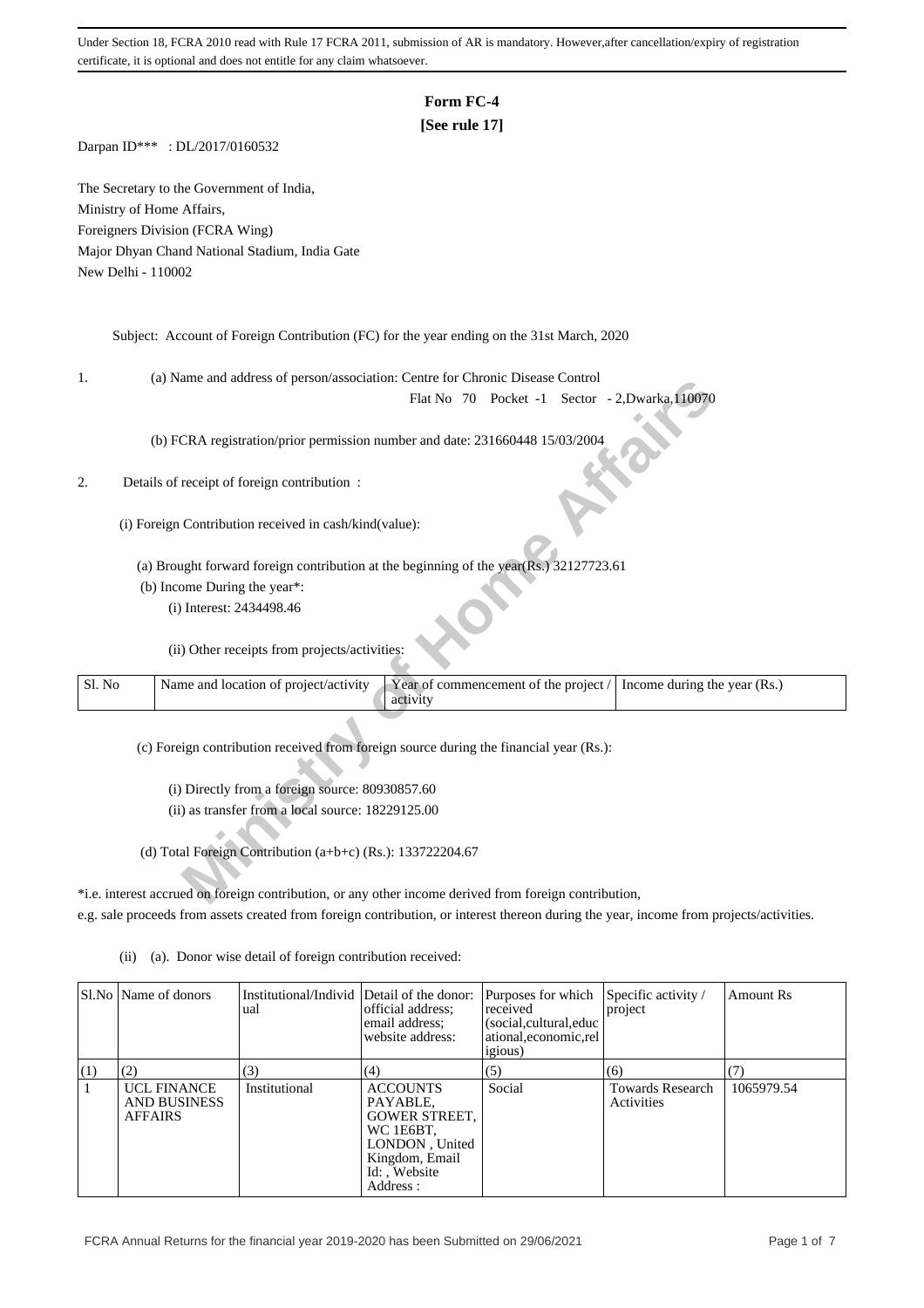|                | Sl.No Name of donors                                                      | Institutional/Individ<br>ual | Detail of the donor:<br>official address;<br>email address:<br>website address:                                                                                                                            | Purposes for which<br>received<br>(social,cultural,educ<br>ational, economic, rel<br>igious) | Specific activity /<br>project               | <b>Amount Rs</b>         |
|----------------|---------------------------------------------------------------------------|------------------------------|------------------------------------------------------------------------------------------------------------------------------------------------------------------------------------------------------------|----------------------------------------------------------------------------------------------|----------------------------------------------|--------------------------|
| $\overline{c}$ | <b>VANDERBILT</b><br>UNIVERSITY                                           | Institutional                | <b>VUMC</b><br><b>DEPARTMENT</b><br>OF FINANCE,<br>3319 WEST END<br><b>AVENUE, SUITE</b><br>800 NASHVILLE,<br>TN 37203, USA,<br>United States of<br>America, Email Id:<br>, Website Address:               | Social                                                                                       | <b>Towards Research</b><br>Activities        | 2651143.72               |
| 3              | <b>NORTH</b><br><b>WESTERN</b><br><b>UNIVERSITY</b>                       | Institutional                | 633 CLARK<br><b>STREET</b><br><b>EVANSTON</b><br><b>CHICAGO</b><br>ILLINOIS USA,<br><b>United States of</b><br>America, Email Id:<br>, Website Address:                                                    | Social                                                                                       | <b>Towards Research</b><br>Activities        | 708723.75                |
| 4              | <b>EMORY</b><br><b>UNIVERSITY</b>                                         | Institutional                | <b>EMORY GLOBAL</b><br><b>DIABETES</b><br><b>RESEARCH</b><br>CENTRE,<br>ATLANTA, GA,<br>USA 30322,<br>United States of<br>America, Email Id:<br>, Website Address:                                         | Social                                                                                       | <b>Towards Research</b><br><b>Activities</b> | 5409251.76               |
| 5              | <b>ALL INDIA</b><br><b>INSTITUTE OF</b><br>MEDICAL<br><b>SCIENCES</b>     | Institutional                | <b>ANSARI NAGAR</b><br><b>NEW DELHI</b><br>INDIA, India,<br>Email Id:, Website<br>Address:                                                                                                                 | Social                                                                                       | <b>Towards Research</b><br>Activities        | 15016051.00              |
| 6              | <b>MADRAS</b><br><b>DIABETES</b><br><b>RESEARCH</b><br><b>FOUNDATION</b>  | Institutional                | NO.4, CONRAN<br><b>SMITH ROAD,</b><br>GOPALAPURAM,<br><b>CHENNAI-</b><br>600086, INDIA,<br>India, Email Id:,<br>Website Address:                                                                           | Social                                                                                       | <b>Towards Research</b><br>Activities        | 3213074.00               |
| 7              | <b>UNIVERSITY OF</b><br><b>NOTTINGHAM</b>                                 | Institutional                | EAST ATRIUM,<br><b>JUBILEE</b><br><b>CONFERENCE</b><br>CENTRE,<br>TRIUMPH ROAD,<br>NOTTINGHAM,<br>NG8 1DH, UK,<br>United Kingdom,<br>Email Id:, Website<br>Address:                                        | Social                                                                                       | <b>Towards Research</b><br>Activities        | 5054958.09               |
| 8              | <b>WCC MCI SUISSE</b><br>SА                                               | Institutional                | 9 RUE DU PRE-<br>BOUVIER, 1242<br>SATIGNY,<br>GENEVA,<br>SWITZERLAND,<br>Switzerland, Email<br>Id:, Website<br>Address:                                                                                    | Social                                                                                       | <b>Towards Research</b><br>Activities        | 9629.75                  |
| 9              | <b>BOSTON</b><br><b>COLLEGE</b><br><b>SCHOOL OF</b><br><b>SOCIAL WORK</b> | Institutional                | 140<br><b>COMMONWEAL</b><br>TH AVENUE,<br>CHESTNUT HILL,<br>MA 02467, USA,<br>United States of<br>America, Email Id:<br>, Website Address:                                                                 | Social                                                                                       | <b>Towards Research</b><br>Activities        | 20530.00                 |
| 10             | <b>WORLD HEART</b><br><b>FEDERATION</b>                                   | Institutional                | 1 RUE DE<br>MALATRAX, 32,<br>CH 1201<br>GENEVA,<br>SWITZERLAND,<br>Switzerland, Email<br>Id:, Website<br>Address:<br>FCRA Annual Returns for the financial year 2019-2020 has been Submitted on 29/06/2021 | Social                                                                                       | <b>Towards Research</b><br>Activities        | 437429.47<br>Page 2 of 7 |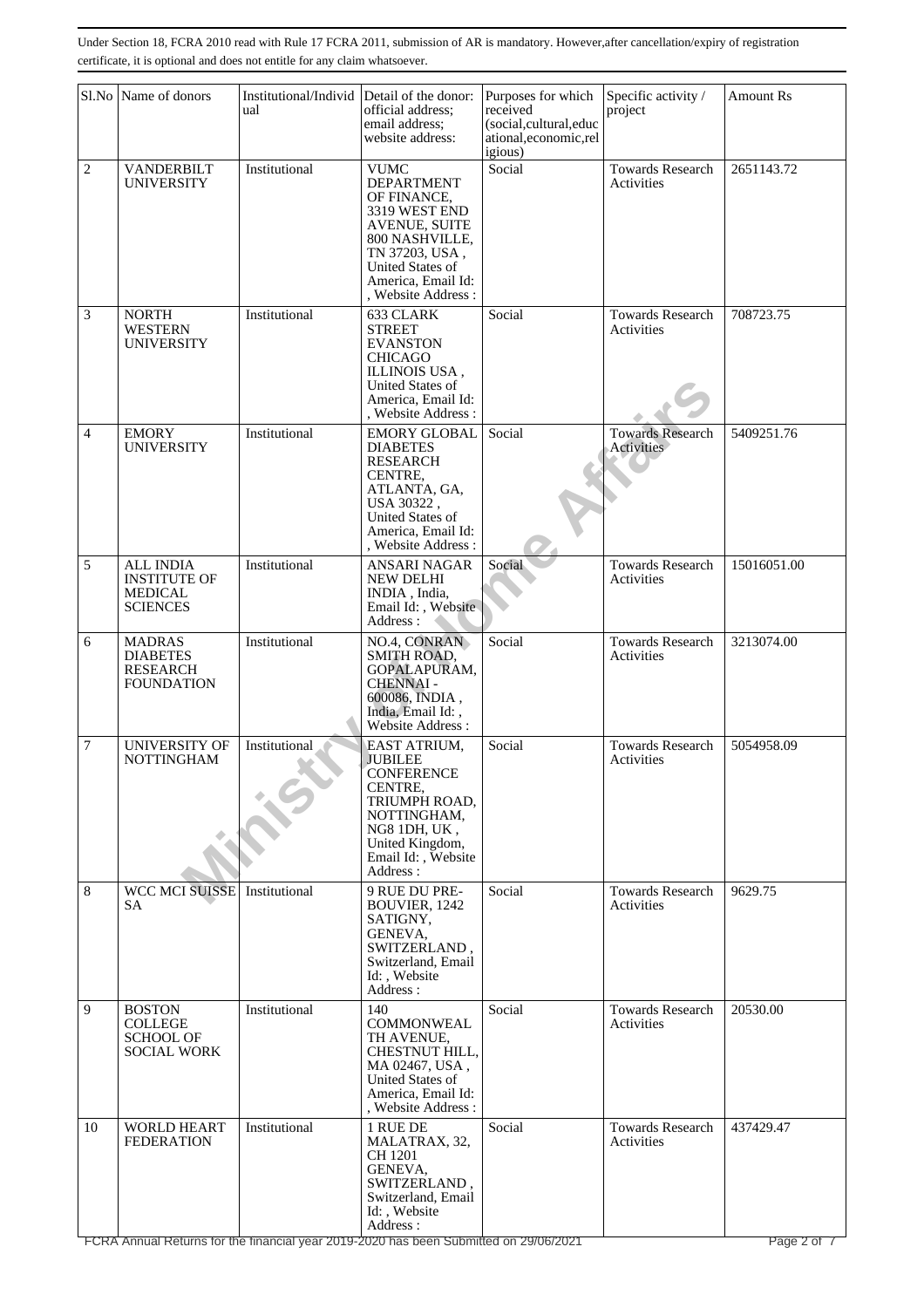|    | Sl.No Name of donors                                             | Institutional/Individ<br>ual | Detail of the donor:<br>official address;<br>email address:<br>website address:                                                                                                                   | Purposes for which<br>received<br>(social,cultural,educ<br>ational, economic, rel<br>igious) | Specific activity /<br>project        | Amount Rs   |
|----|------------------------------------------------------------------|------------------------------|---------------------------------------------------------------------------------------------------------------------------------------------------------------------------------------------------|----------------------------------------------------------------------------------------------|---------------------------------------|-------------|
| 11 | <b>KAROLINSKA</b><br><b>INSTITUTET</b>                           | Institutional                | <b>DEPARTMENT</b><br>OF CLINICAL<br><b>SCIENCES,</b><br><b>DANDERYD</b><br>HOSPITAL, 182<br>88 STOCKHOLM,<br>SWEDEN,<br>Sweden, Email Id:,<br>Website Address:                                    | Social                                                                                       | <b>Towards Research</b><br>Activities | 1643461.31  |
| 12 | HARVARD T.H.<br><b>CHAN SCHOOL</b><br>OF PUBLIC<br><b>HEALTH</b> | Institutional                | OFFICE OF<br><b>RESEARCH</b><br><b>ADMINISTRATIO</b><br>N, 677,<br><b>HUNTINGTON</b><br>AVENUE,<br>BOSTON, MA<br>02115-6028, USA,<br>United States of<br>America, Email Id:<br>. Website Address: | Social                                                                                       | <b>Towards Research</b><br>Activities | 1629443.42  |
| 13 | <b>INTERNATIONA</b><br>L SOCIETY OF<br><b>CARDIOVASCUL</b><br>AR | Institutional                | 1300 S 2ND<br><b>STREET</b><br>SUITE300<br><b>MINNEAPOLIS</b><br>MN 55454 USA,<br>United States of<br>America, Email Id:<br>, Website Address:                                                    | Social                                                                                       | <b>Towards Research</b><br>Activities | 337067.33   |
| 14 | <b>THE</b><br><b>UNIVERSITY OF</b><br><b>EDINBURGH</b>           | Institutional                | <b>INFORMATICS</b><br><b>FORUM</b> , 10,<br><b>CRICHTON</b><br>STREET,<br>EDINBURGH,<br>EH8 9AB, UK,<br>United Kingdom,<br>Email Id: , Website<br>Address:                                        | Social                                                                                       | <b>Towards Research</b><br>Activities | 2597782.91  |
| 15 | <b>NATIONAL</b><br><b>INSTITUTE OF</b><br><b>HEALTH</b>          | Institutional                | 9000 ROCKVILLE<br><b>PIKE</b><br><b>BETHESEDA</b><br><b>MARYLAND</b><br>20892 USA,<br>United States of<br>America, Email Id:<br>, Website Address:                                                | Social                                                                                       | <b>Towards Research</b><br>Activities | 24128992.00 |
| 16 | THE WELLCOME<br>TRUST LIMITED                                    | Institutional                | 215, EUSTON<br>ROAD, LONDON,<br>NW1 2BE UK,<br>United Kingdom,<br>Email Id:, Website<br>Address:                                                                                                  | Social                                                                                       | <b>Towards Research</b><br>Activities | 8960117.00  |
| 17 | <b>UNIVERSITY OF</b><br><b>SOUTHAMPTON</b>                       | Institutional                | Room LF 83, Level<br>F. South Block.<br>Tremona Road.<br>Southampton, SO<br>16, 6YD, UK,<br>United Kingdom,<br>Email Id:, Website<br>Address:                                                     | Social                                                                                       | <b>Towards Research</b><br>Activities | 849489.51   |
| 18 | <b>STANFORD</b><br><b>UNIVERSITY</b>                             | Institutional                | Office of<br>Sponsored<br>Research, Stanford<br>University,<br>Stanford,<br>California, USA,<br>United States of<br>America, Email Id:<br>, Website Address:                                      | Social                                                                                       | <b>Towards Research</b><br>Activities | 2789974.12  |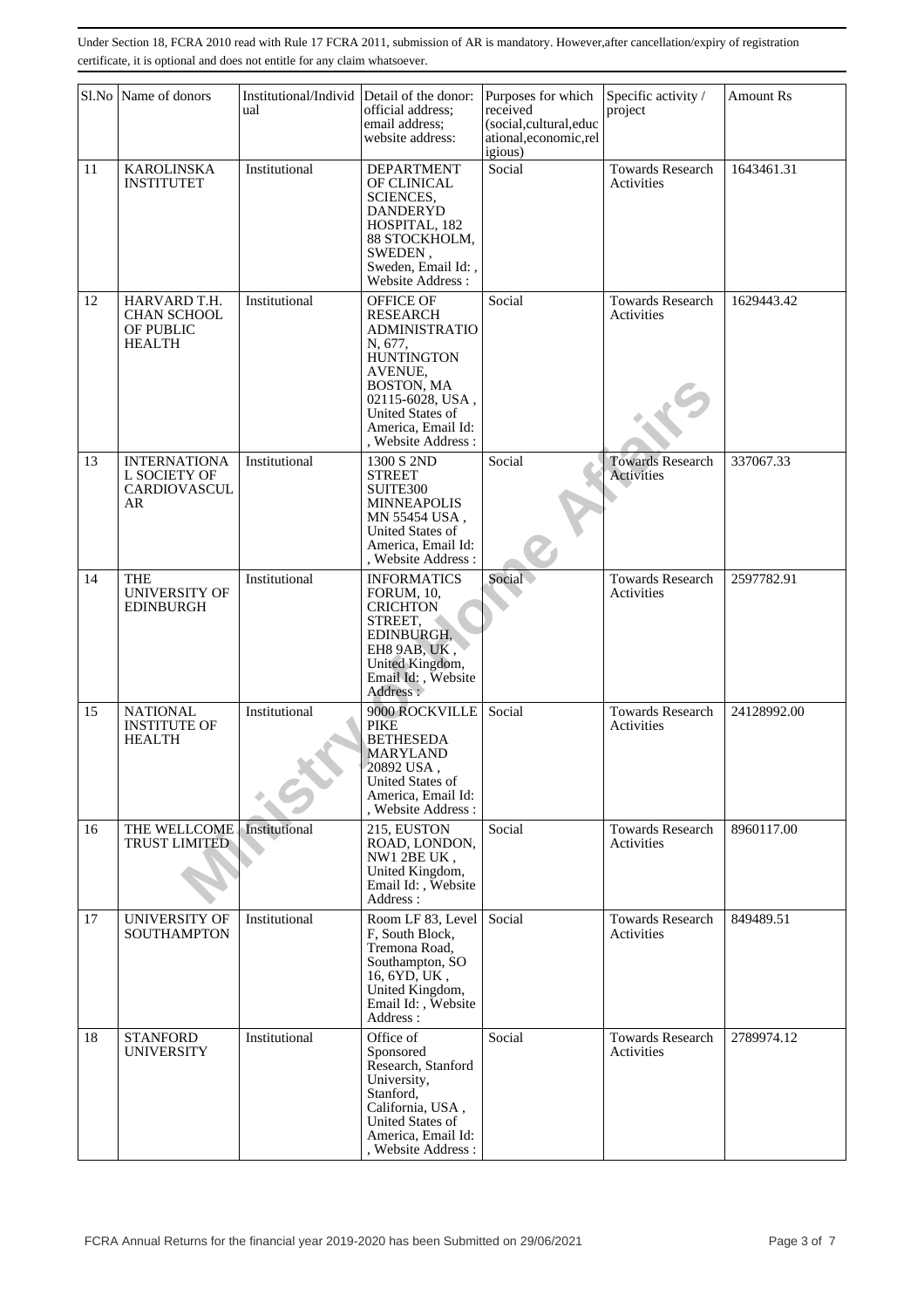| S1.No     |                                                     | Name of donors                                             | ual           | Institutional/Individ Detail of the donor:      | official address;<br>email address:<br>website address:                                                                                            | Purposes for which<br>received<br>(social, cultural, educ<br>ational,economic,rel<br>igious) | Specific activity /<br>project                                                                                                |         | <b>Amount Rs</b> |
|-----------|-----------------------------------------------------|------------------------------------------------------------|---------------|-------------------------------------------------|----------------------------------------------------------------------------------------------------------------------------------------------------|----------------------------------------------------------------------------------------------|-------------------------------------------------------------------------------------------------------------------------------|---------|------------------|
| 19        | <b>HAMILTON</b><br><b>HEALTH</b><br><b>SCIENCES</b> |                                                            | Institutional |                                                 | 293<br>WELLINGTON<br>STREET, 120<br>NORTH SUITE,<br>HAMILTON,<br>CANADA,<br>Canada, Email Id:,<br>Website Address:                                 | Social                                                                                       | <b>Towards Research</b><br>Activities                                                                                         |         | 131275.00        |
| 20        |                                                     | <b>INTERNATIONA</b><br>L SOCIETY OF<br><b>HYPERTENSION</b> | Institutional |                                                 | 8,<br><b>WALDEGRAVE</b><br>ROAD.<br>TEDDINGTON,<br>MIDDLESEX.<br>LONDON, TW11<br>8GT, UK, United<br>Kingdom, Email<br>Id:, Website<br>Address:     | Social                                                                                       | <b>Towards Research</b><br>Activities                                                                                         |         | 1754295.00       |
| 21        |                                                     | <b>HEALTH CARE</b><br>WITHOUT HARM                         | Institutional |                                                 | 12355, SUNRISE<br>VALLEY DRIVE,<br><b>SUITE 680,</b><br>RESTON, VA,<br>USA 20191,<br>United States of<br>America, Email Id:<br>, Website Address : | Social                                                                                       | <b>Towards Research</b><br><b>Activities</b>                                                                                  |         | 10396670.07      |
| 22        | <b>LONDON</b><br><b>TROPICAL</b><br><b>MEDICINE</b> | <b>SCHOOL OF</b><br><b>HYGENE AND</b>                      | Institutional |                                                 | <b>KEPPEL STREET</b><br><b>LONDON WC1E</b><br>7TH UK, United<br>Kingdom, Email<br>Id: , Website<br>Address:                                        | Social                                                                                       | <b>Towards Research</b><br>Activities                                                                                         |         | 10354643.85      |
| received: |                                                     |                                                            |               |                                                 |                                                                                                                                                    |                                                                                              | (b) Cumulative purpose-wise (social, cultural, educational, economic, religious) amount of all foreign contribution donations |         |                  |
| Sl.No     |                                                     | Purpose                                                    |               |                                                 |                                                                                                                                                    | Amount                                                                                       |                                                                                                                               |         |                  |
| 1         |                                                     | Social                                                     |               |                                                 |                                                                                                                                                    | 80930857.60                                                                                  |                                                                                                                               |         |                  |
| 3.        |                                                     |                                                            |               | Details of Utilisation of foreign contribution: |                                                                                                                                                    |                                                                                              | (a) Details of activities/projects for which foreign contribution has been received and utilised (in rupees)                  |         |                  |
| Sl. No.   |                                                     | Name of                                                    | Address/L     | Previous Balance                                |                                                                                                                                                    | Receipt during the year Utilised                                                             |                                                                                                                               | Balance |                  |

| Sl.No | Purpose       | Amount                    |
|-------|---------------|---------------------------|
|       | . .<br>Social | - -<br>7.60<br>കശരര<br>ov |

| Sl. No. | Name of<br>  project/acti   ocation<br><b>V1tV</b> |     | Address/L Previous Balance |         | Receipt during the year Utilised |         |         |         | Balance |         |
|---------|----------------------------------------------------|-----|----------------------------|---------|----------------------------------|---------|---------|---------|---------|---------|
|         |                                                    |     | In cash                    | In Kind | ∣In cash                         | In Kind | In cash | In Kind | In cash | In Kind |
|         | (2)                                                | (3) | (4)                        | (5)     | (6)                              |         | (8)     | (9)     | (10)    | Ί1      |

(b) Details of utilisation of foreign contribution:

(i) Utilisation\*\* for projects as per aims and objectives of the person/association(Rs.): 76707923.15

 (ii) Total administrative expenses as provided in rule 5 of the Foreign Contribution (Regulation) Rules, 2011 (Rs.) :7635583.00

(iii) Total utilisation of foreign contribution (Rs.) (i+ii):84343506.15

\*\* It is affirmed that the utilisation of foreign contribution is not in contravention of the provisions contained in the Foreign Contribution(Regulation) Act, 2010 (42 of 2010) and more particularly in section 9 and section 12 of the Act which, inter-alia, states that the acceptance of foreign contribution is not likely to affect prejudicially: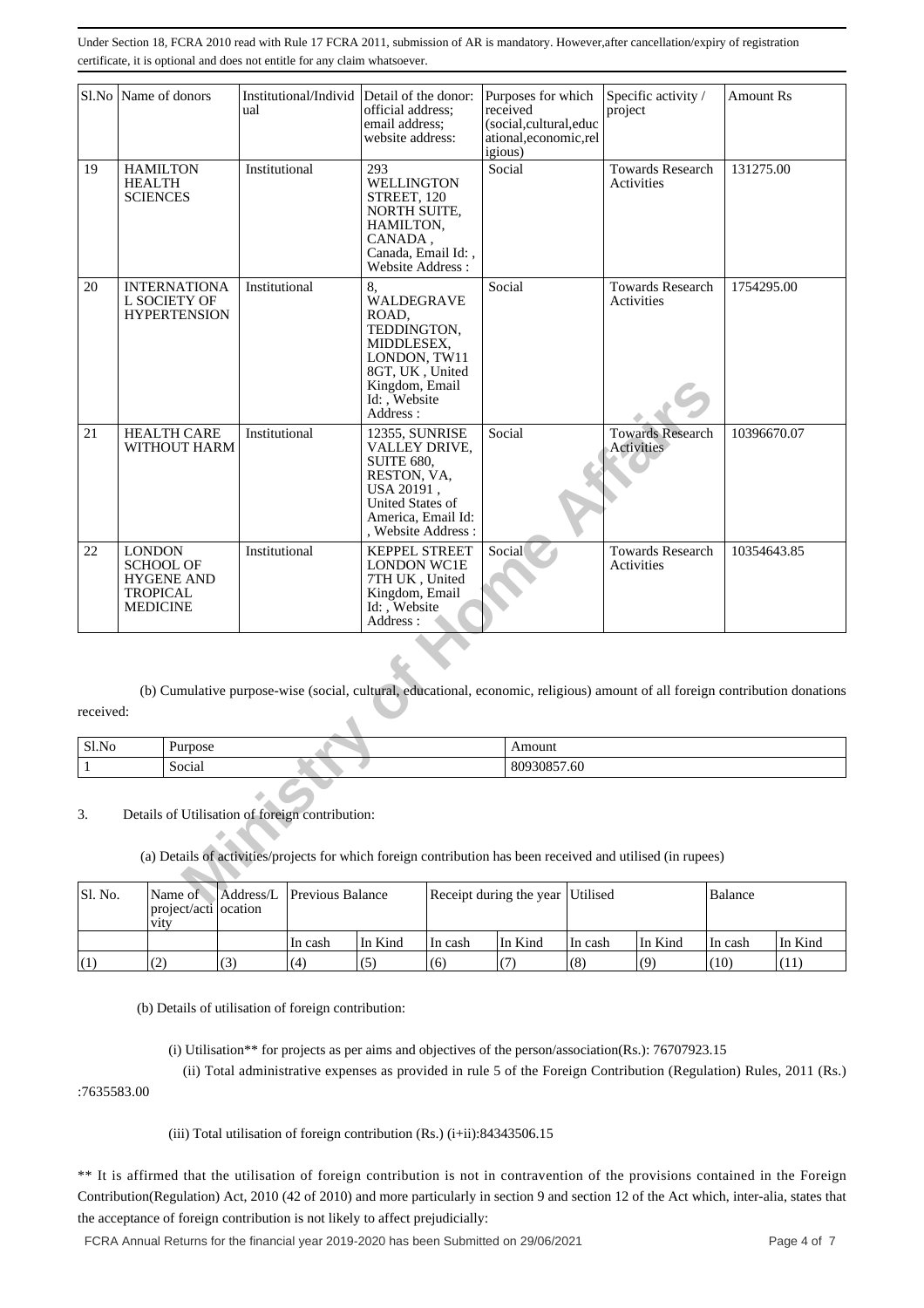(A) the soverignty and integrity of india; or.

- (B) the security, strategic, scientific or economic interest of the state; or
- (C) the public interest; or
- (D) freedom or fairness of election to any Legistature; or
- (E) friendly relations with any foreign state; or

(F) harmony between religious, racial, social, lingusitic or relgional groups, castes or communities.

#### (c) Total purchase of fresh assets (Rs.)

| Sl. No. | Name of project/activity    | Details of fresh assets                          | Objective of<br>acquiring fresh<br>assets | Cost of fresh assets<br>(In Rs.) |
|---------|-----------------------------|--------------------------------------------------|-------------------------------------------|----------------------------------|
| (i)     | Creation of movable assests | OFFICE EQUIPMENT, COMPUTER,<br>  TABLET. VEHICLE | <b>FOR PROJECT</b><br><b>USE</b>          | 6085372.00                       |
|         | Total                       |                                                  |                                           | 6085372.00                       |

| Sl.<br>No. | person/association<br>ame<br>.ne | Date | ™OS∪ | Amount  |
|------------|----------------------------------|------|------|---------|
|            | $\sim$<br>. <u>. .</u>           | . .  |      | $\cdot$ |

#### 4. Details of unutilised foreign contribution:

## (i) Total foreign contribution invested in term Deposits (Rs.):

|         |                                                                                                                                                     | TABLET, VEHICLE |               | <b>USE</b> |            |
|---------|-----------------------------------------------------------------------------------------------------------------------------------------------------|-----------------|---------------|------------|------------|
|         | Total                                                                                                                                               |                 |               |            | 6085372.00 |
|         | (d) Foreign contribution transferred to other person/associations before 29.09.2020 (The Foreign Contribution (Regulation)<br>Amendment Act, 2020): |                 |               |            |            |
| Sl. No. | Name of the person/association                                                                                                                      | Date            |               | Purpose    | Amount     |
| (1)     | (2)                                                                                                                                                 | (3)             |               | (4)        | (5)        |
| 4.      | Details of unutilised foreign contribution:<br>(i) Total foreign contribution invested in term Deposits (Rs.):                                      |                 |               |            |            |
| Sr. No. | Details                                                                                                                                             |                 | Total(in Rs.) |            |            |
| (i)     | Opening Balance of FD                                                                                                                               |                 | 31500000.00   |            |            |
| (ii)    | FD made during the year                                                                                                                             |                 | 37500000.00   |            |            |
| (iii)   | Less: realisation of previous FD                                                                                                                    |                 | 36500000.00   |            |            |
|         | Closing balance of FD                                                                                                                               |                 | 32500000.00   |            |            |
|         | (ii) Balance of unutilised foreign contribution, in cash/bank, at the end of the year(Rs):                                                          |                 |               |            |            |

(a) Cash in hand: 151348.00

(b) in FC designated bank account: 0.00

- (c) in utilisation bank account(s): 6202884.89
- 5. Details of foreigners as Key functionary/working/associated: 0
- 6. Details of land and building remained unutilised for more than two year:

| $\sim$<br><sub>S1</sub><br>No | .<br>í and building<br>' land<br>ocation<br>ΩŤ | . ear<br>ramsition<br>aс<br>nt | Purpose<br>quisition<br>аσ | satior<br>`∩n⊹ |
|-------------------------------|------------------------------------------------|--------------------------------|----------------------------|----------------|
| ( I                           | $\sim$                                         |                                |                            |                |

(7) (a) Details of FCRA Account for receipt of foreign contribution (As on 31st March of the year ending):

| Name of the<br>Bank           | <b>Branch Address</b><br>With pincode)  | Phone No.    | e-mail                               | <b>IFSC</b> Code | Account number | Date of Opening<br><b>Account</b> |
|-------------------------------|-----------------------------------------|--------------|--------------------------------------|------------------|----------------|-----------------------------------|
|                               | (2)                                     | (3).         | (4)                                  | (5)              | (6)            |                                   |
| <b>STATE BANK</b><br>OF INDIA | 11 Sansad Marg,<br>New Delhi 110<br>001 | 011-23374390 | fcra.00691@sbi.c SBIN0000691<br>0.1n |                  | XXXXXXX5368    | 18/02/2021                        |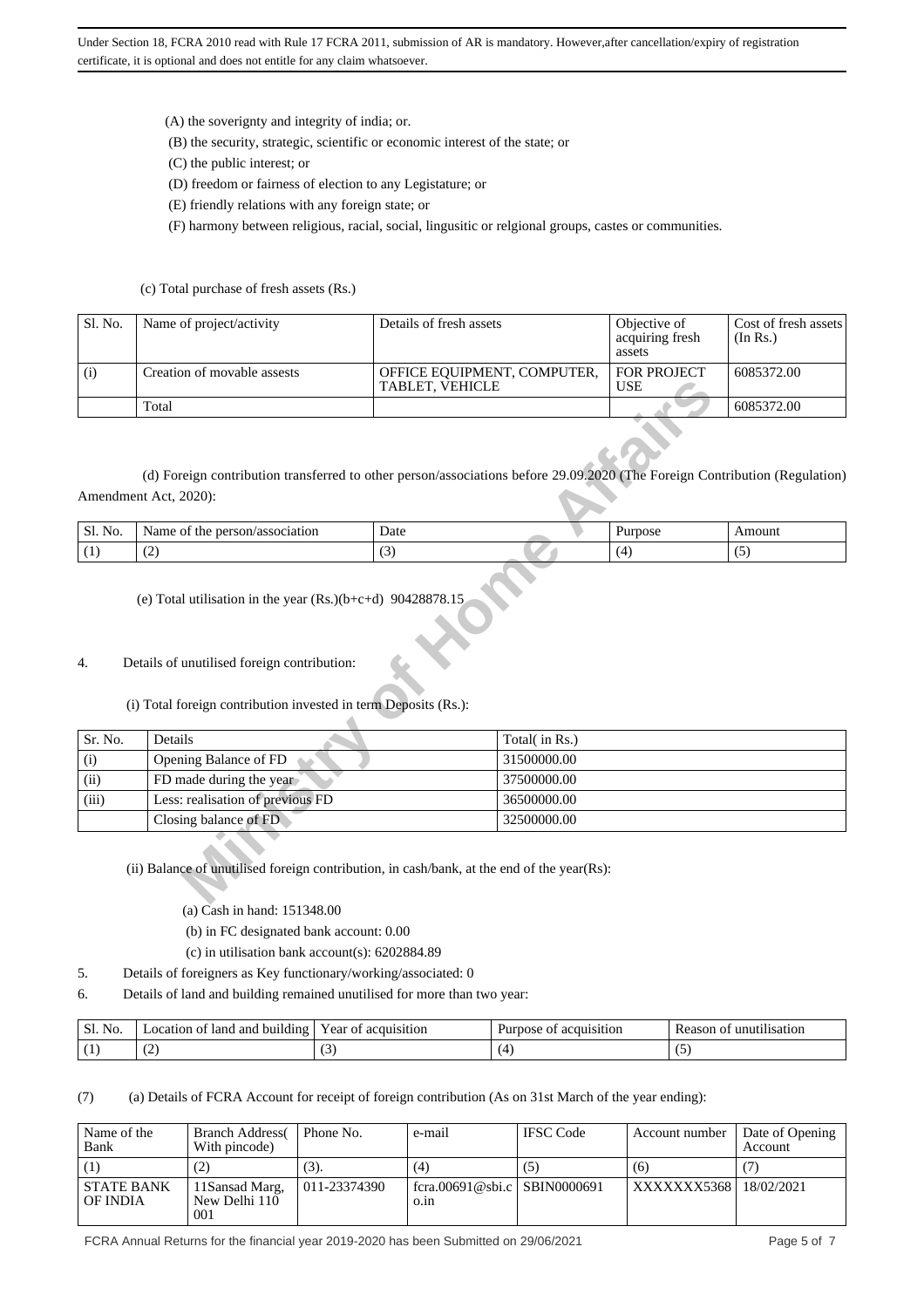(b) Details of another FCRA Account(if any,) for keeping or utilising (As on 31st March of the year ending)

### (c) Details of all utilisation bank accounts (if any) for utilisation of Foregin Contribution (As on 31st March of the year ending):

| Name of the<br>Bank                                | <b>Branch Address</b><br>With pincode)                                                            | Phone No.    | E-mail                       | <b>IFSC</b> Code | Account No             | Date of Opening<br>Account |
|----------------------------------------------------|---------------------------------------------------------------------------------------------------|--------------|------------------------------|------------------|------------------------|----------------------------|
| (1)                                                | (2)                                                                                               | (3).         | (4)                          | (5)              | (6)                    | (7)                        |
| <b>STANDARD</b><br><b>CHARTERED</b><br><b>BANK</b> | M 1, South<br>Extension.,<br>Part-II, New<br>Delhi, PIN<br>110049<br>, NEW DELHI,<br>Delhi, Delhi | 011-41644866 | harendra.singh $@$<br>sc.com | SCBL0036032      | XXXXXXX2352 20/06/2001 |                            |

#### 8 \*Whether during the period under report:

|                    |                                                                              | Delhi. PIN<br>110049<br>, NEW DELHI,<br>Delhi, Delhi                                                                                                            |                                                                                                                                                                   |                                                                                                                                                             |  |  |                |  |  |  |
|--------------------|------------------------------------------------------------------------------|-----------------------------------------------------------------------------------------------------------------------------------------------------------------|-------------------------------------------------------------------------------------------------------------------------------------------------------------------|-------------------------------------------------------------------------------------------------------------------------------------------------------------|--|--|----------------|--|--|--|
| 8                  |                                                                              | *Whether during the period under report:                                                                                                                        |                                                                                                                                                                   |                                                                                                                                                             |  |  |                |  |  |  |
| (i)                | any foreign contribution was transferred to any FCRA registered association? |                                                                                                                                                                 |                                                                                                                                                                   |                                                                                                                                                             |  |  |                |  |  |  |
|                    |                                                                              |                                                                                                                                                                 |                                                                                                                                                                   | Details: MADRAS DIABETES RESEARCH FOUNDATION Rupees 5991512                                                                                                 |  |  |                |  |  |  |
| (ii)               |                                                                              |                                                                                                                                                                 | any foreign contribution was transferred to any Non FCRA registered<br>association?                                                                               |                                                                                                                                                             |  |  |                |  |  |  |
| (iii)              |                                                                              |                                                                                                                                                                 | any functionary of the Association has been prosecuted or convicted under the<br>No<br>law of the land?                                                           |                                                                                                                                                             |  |  |                |  |  |  |
| (iv)               |                                                                              | any asset created out of foreign contribution is registered in names other than the No<br>name of Association?                                                  |                                                                                                                                                                   |                                                                                                                                                             |  |  |                |  |  |  |
| (v)                |                                                                              |                                                                                                                                                                 | any domestic contribution has been created in any FCRA Account?                                                                                                   |                                                                                                                                                             |  |  |                |  |  |  |
| (vi)               |                                                                              |                                                                                                                                                                 | the Association has received any foreign Contribution in an account other than<br>the designated FCRA receipt Account?                                            |                                                                                                                                                             |  |  |                |  |  |  |
| (vii)              |                                                                              |                                                                                                                                                                 | the Association has utilised foreign contribution for any purpose other than the<br>defined purposes in the FCRA certificate of registration or prior permission? |                                                                                                                                                             |  |  |                |  |  |  |
| (viii)             |                                                                              | the Association has invested any foreign contribution in any speculative activity<br>as defined in rule 4 of the Foreign Contribution (Regulation) Rules, 2011? |                                                                                                                                                                   |                                                                                                                                                             |  |  |                |  |  |  |
| (ix)               |                                                                              |                                                                                                                                                                 |                                                                                                                                                                   | the Association or any of its functionary/office bearer has violated any of the<br>conditions as enumerated under sub-section (4) of section 12 of the Act? |  |  | No             |  |  |  |
| (x)                |                                                                              |                                                                                                                                                                 | per cent of the foreign contribution received?                                                                                                                    | the Association has made expenditure on Administrative expenses exceeding 20                                                                                |  |  | N <sub>0</sub> |  |  |  |
| $(x_i)$            |                                                                              |                                                                                                                                                                 |                                                                                                                                                                   | any fixed asset acquired out of foreign contribution has been sold out?                                                                                     |  |  | Yes            |  |  |  |
|                    |                                                                              |                                                                                                                                                                 |                                                                                                                                                                   | Details: VEHICLE SOLD OUT OF Rupees 811123                                                                                                                  |  |  |                |  |  |  |
| (xii)              |                                                                              | FCRA Account?                                                                                                                                                   |                                                                                                                                                                   | sale proceed of above fixed asset has been diverted / has not been deposited in                                                                             |  |  | N <sub>0</sub> |  |  |  |
| (xiii)             |                                                                              |                                                                                                                                                                 |                                                                                                                                                                   | any FD proceeds has been credited in any account other than FCRA Account?                                                                                   |  |  | N <sub>0</sub> |  |  |  |
| (xiv)              |                                                                              | any organization/entity not belonging to the Association is being<br>managed/financially supported by the Association?                                          |                                                                                                                                                                   |                                                                                                                                                             |  |  |                |  |  |  |
| $\left( xy\right)$ |                                                                              |                                                                                                                                                                 |                                                                                                                                                                   | the Association has utilised any foreign contribution outside India?                                                                                        |  |  | No             |  |  |  |

\*Note: Wherever the answer of above question is in 'yes', brief details must be provided.

#### **Declaration**

I/We PRABHAKARAN DORAIRAJ hereby declare that the above particulars furnished by me are true and correct I also affirm that the receipt of foreign contribution and its utilisation have not been violative of any of the provisions of the Foreign GrondvationalReaulation)։Astin20LGl(A2ar26N12b2zonddboeulrs unatilisation29n0pzdzns issued thereunder from time tortage and the